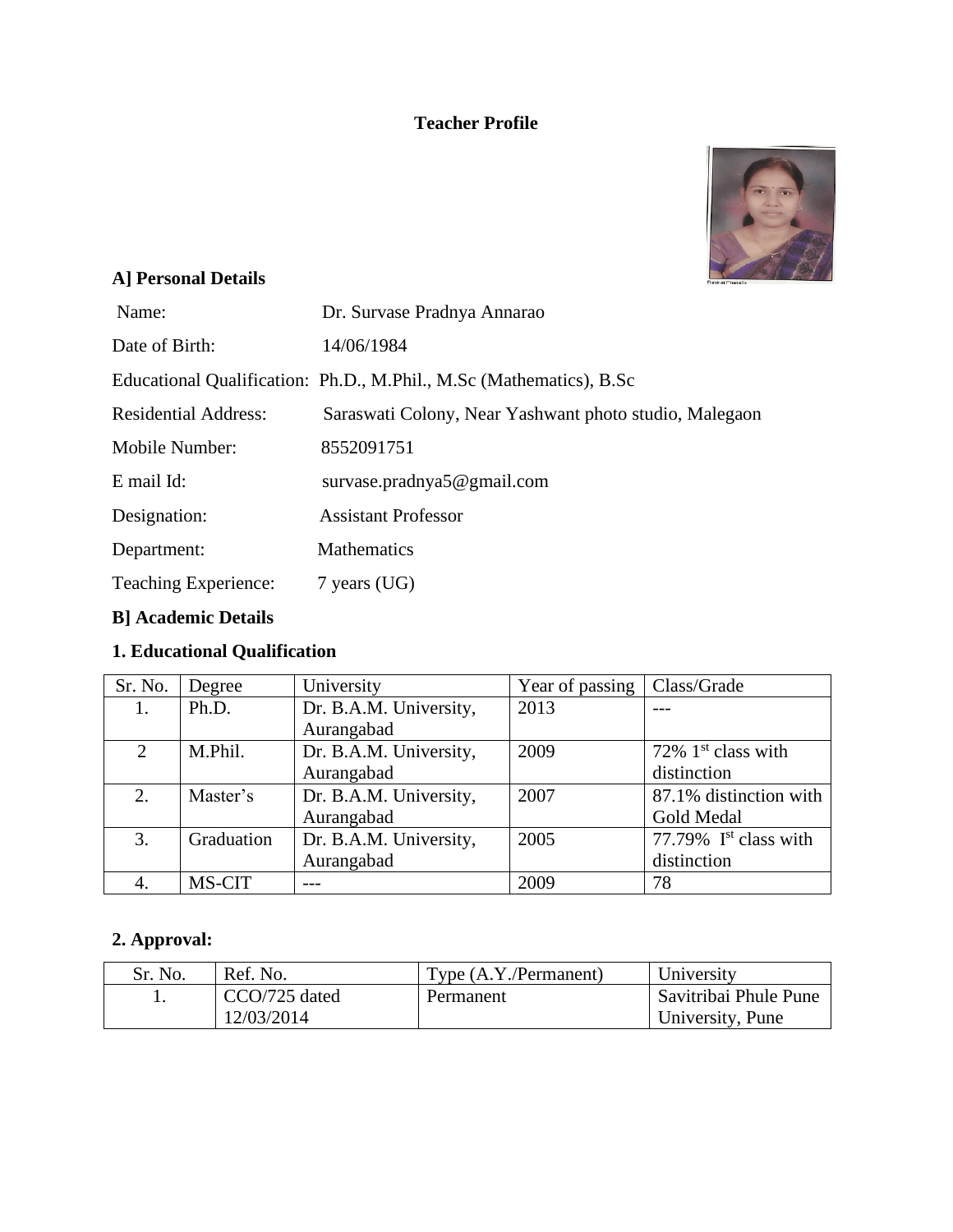# **3. Orientation/Refresher courses completed**

| Sr. No. | Course      | Duration          | University / Academic Staff College    |
|---------|-------------|-------------------|----------------------------------------|
|         | Orientation | $03-08 - 2015$ To | UGC-HRDC, Savitribai Phule Pune        |
|         |             | $30-08 - 2015$    | University, Pune                       |
|         | Refresher   | 22-06-2017 To     | UGC- HRDC, Punjabi University, Patiala |
|         |             | 12-07-2017        |                                        |

### **4. Curricular and Extra-curricular activities**

| Sr. No.          | Committee                                         | Chairman/Member |
|------------------|---------------------------------------------------|-----------------|
|                  | <b>Academic Research Committee</b>                | Chairman        |
| 2.               | <b>NAAC</b> Committee                             | Member          |
| 3.               | <b>IQAC</b> Committee                             | Member          |
| 4.               | <b>Cultural Committee</b>                         | Member          |
| 5.               | External Examiner for S.Y./T.Y. B.Sc practical    | Member          |
|                  | Examination                                       |                 |
| 6                | <b>Remedial Coaching Classes</b>                  | Member          |
| $\overline{7}$ . | National/State level conference/Seminar organized | Member          |
|                  | at college                                        |                 |

### **C] Research Details**

## **a) Conferences/Seminars/Workshops Attended:**

#### **Conferences**

|     | Organized by               | sponsored by        | Duration              |
|-----|----------------------------|---------------------|-----------------------|
| No. |                            |                     |                       |
|     | Department of Mathematics, | University of Pune, | $21 - 24$ April, 2013 |
|     | University of Pune, Pune   | Pune                |                       |
|     |                            |                     |                       |

### **Workshops**

| Sr. | Organized by                        | sponsored by       | Duration     |
|-----|-------------------------------------|--------------------|--------------|
| No. |                                     |                    |              |
|     | Department of Mathematics, SN       | BOS, University of | 28 Feb 2015  |
|     | Arts, DJM commerce & BNS            | Pune, Pune         |              |
|     | Science college, Sangamner (Revised |                    |              |
|     | Syllabus workshop of T.Y.B.Sc)      |                    |              |
| 2   | K K Wagh college, Pimpalgaon        | BCUD, S.P. P.      | 2 July, 2015 |
|     | (Avishkar Workshop)                 | University, Pune   |              |
| 3   | Karmavir K.H. Abad Arts, S.M.G.     | BCUD, S.P. P.      | 11 Sept 2015 |
|     | Lodha Commerce & S.P.H. Jain        | University, Pune   |              |
|     | Science College, Chandwad           |                    |              |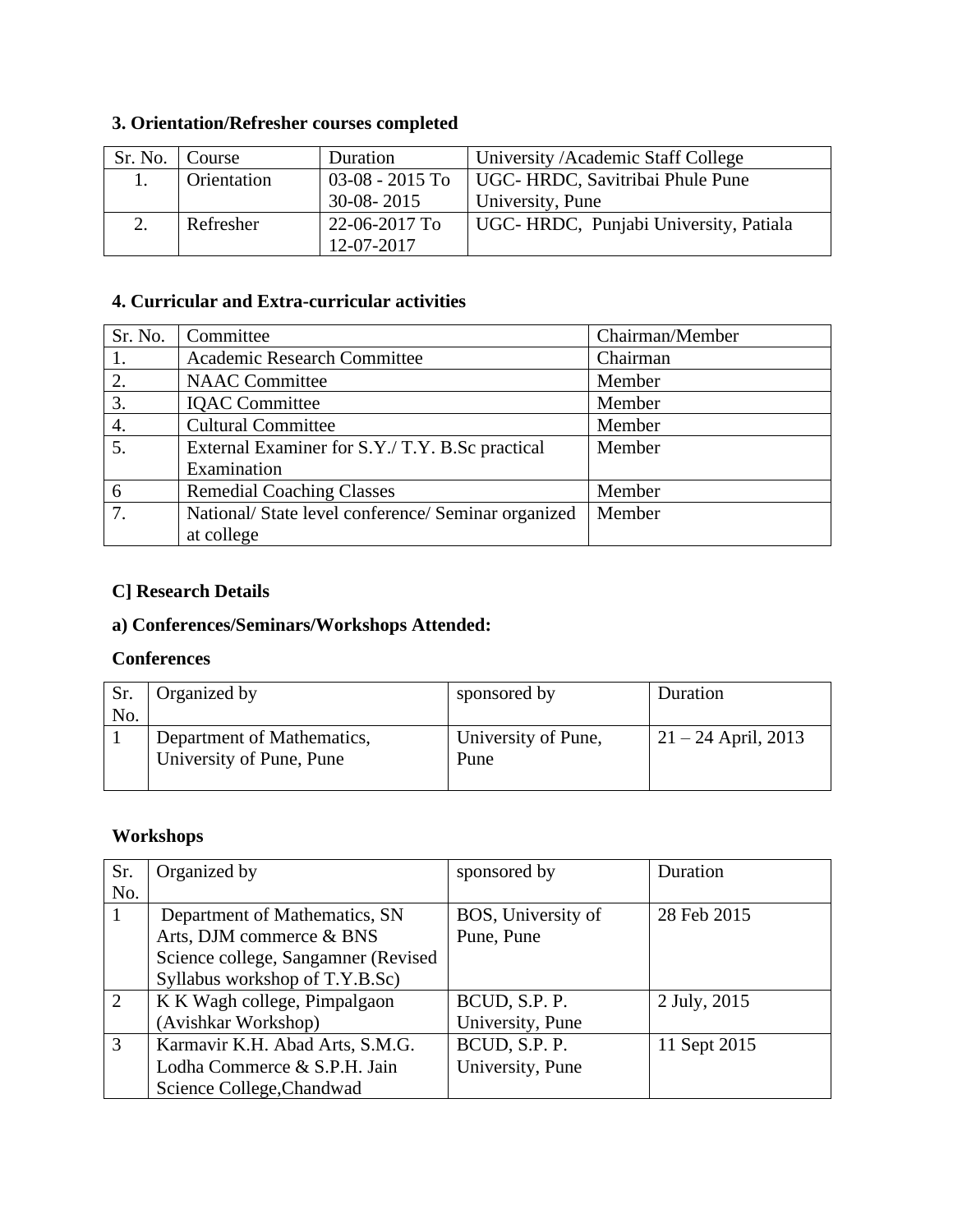|                | (Avishkar Workshop)                 |                              |                   |
|----------------|-------------------------------------|------------------------------|-------------------|
| $\overline{4}$ | MSG College, Malegaon               | BCUD, S.P. P.                | 7 Oct, 2016       |
|                |                                     | University, Pune             |                   |
| 5              | National Workshop, Department of    | BOD, Dr. B. A. M.            | 17-18 March 2017  |
|                | Mathematics Dr. B.A. M. University, | University, Aurangabad       |                   |
|                | Aurangabad                          |                              |                   |
| 6              | KTHM College, Nashik (Avishkar      | <b>BOD, Savitribai Phule</b> | 28 Sept 2017      |
|                | Workshop)                           | Pune University, Pune        |                   |
|                | Department of Mathematics MSG       | SPP University, Pune         | $05th$ March 2020 |
|                | College, Malegaon (Restructuring of |                              |                   |
|                | S.Y. B.Sc Syllabus Workshop)        |                              |                   |

# **b) Research Papers Presented/Published:**

# **Papers presented**

| Sr.            | Title of the Paper           | Theme of Conference            | Organizers               | Duration  |
|----------------|------------------------------|--------------------------------|--------------------------|-----------|
| No.            |                              |                                |                          |           |
| $\mathbf{1}$   | Incomparability graphs       | International                  | Department of            | $16-18$   |
|                | of lattices                  | conference on                  | Mathematics,             | March     |
|                |                              | Mathematical                   | Gandhigram Rural         | 2012      |
|                |                              | Modelling and                  | institute, Deemed        |           |
|                |                              | scientific computation         | University, Gandhigram,  |           |
|                |                              |                                | <b>Tamil Nadu</b>        |           |
| $\overline{2}$ | Incomparability graphs       | 23 <sup>rd</sup> International | Kalasalingam University, | $19 - 21$ |
|                | of lattices II               | workshop on                    | Virudhangar, Tamil Nadu  | July,     |
|                |                              | Combinatorial                  |                          | 2012      |
|                |                              | Algorithms (IWOCA)             |                          |           |
| 3              | <b>Women Graviences and</b>  | National conference            | S.P. H. Arts, Science &  | $23 - 34$ |
|                | empowerment                  | on Women                       | Commerce Mahila          | Oct 2013  |
|                |                              | empowerment                    | Mahavidyalaya,           |           |
|                |                              |                                | Malegaon                 |           |
| $\overline{4}$ | Human Population and         | National seminar on            | J. A T. Arts, Science &  | $22 - 23$ |
|                | <b>Environmental effects</b> | Environmental                  | Commerce college,        | Sept.     |
|                |                              | education & public             | Malegaon                 | 2014      |
|                |                              | awareness                      |                          |           |
| 5.             | Some properties of           | National conference            | Ramkrushna Paramhans     | 27-28     |
|                | incomparability graphs       | on Recent trends in            | Mahavidyalaya,           | Sept      |
|                |                              | Mathematics                    | Osmanabad                | 2014      |
| 6              | Zero-divisor graph of a      | National conference            | New Arts, Commerce &     | $20 - 21$ |
|                | meet-semilattices            | on Role of                     | science college,         | Feb,      |
|                |                              | Mathematics in                 | Ahmednagar               | 2015      |
|                |                              | science, engineering           |                          |           |
|                |                              | & techonology                  |                          |           |
| $\overline{7}$ | The Heart of Darkness: A     | National conference            | S.P. H. Arts, Science &  | $12 - 13$ |
|                | revolutionary scathing       | on Human values &              | Commerce Mahila          | Feb 2016  |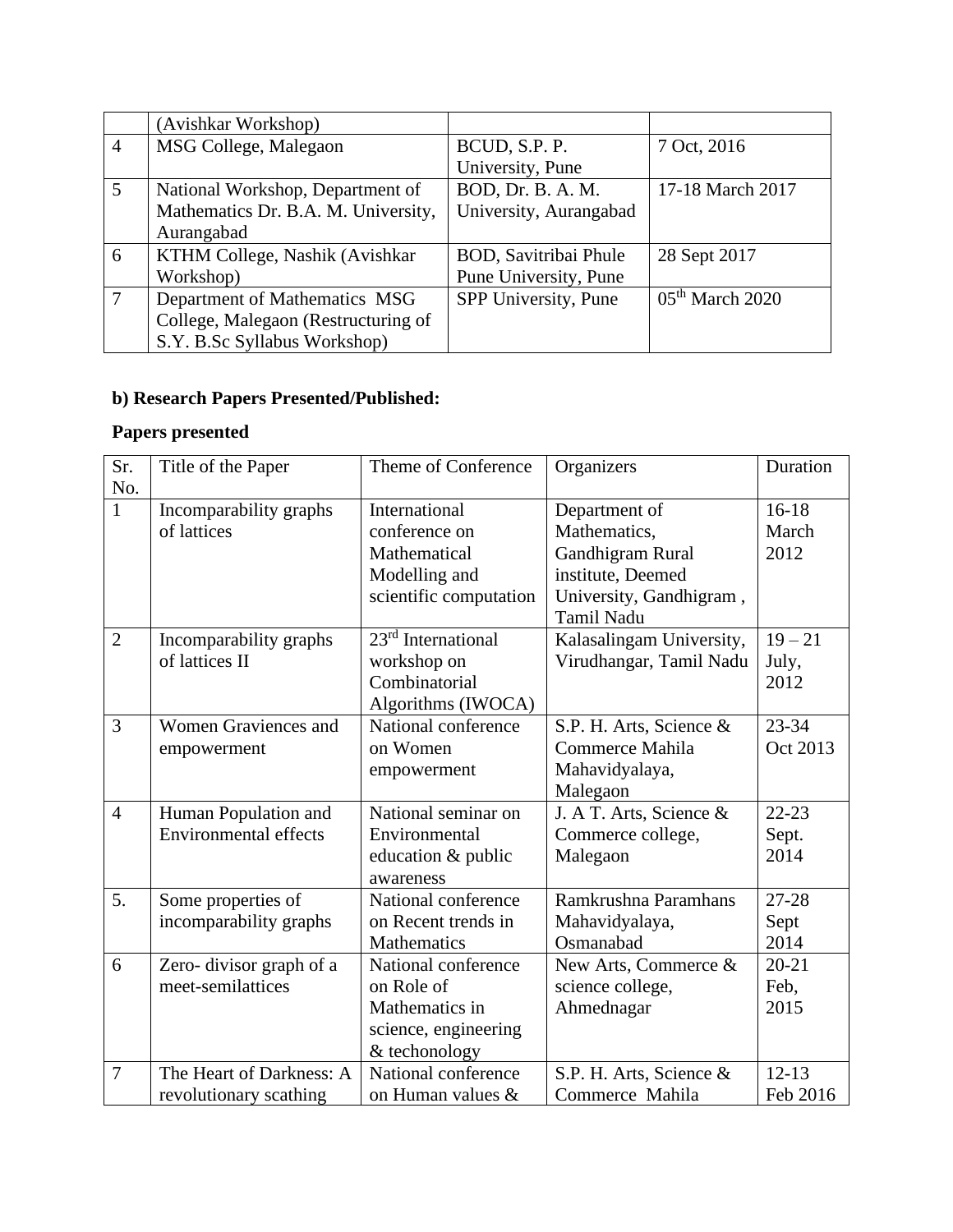|    | indictment of the cruelty<br>and ruthlessness of<br>colonizers   | Role of higher<br>education                                                              | Mahavidyalaya,<br>Malegaon                                               |                            |
|----|------------------------------------------------------------------|------------------------------------------------------------------------------------------|--------------------------------------------------------------------------|----------------------------|
| 8  | Graphs with horns                                                | National conference<br>on Recent trends in<br>Mathematics                                | Tata institute of social<br>sciences, Tuljapur                           | $15 - 16$<br>July,<br>2016 |
| 9  | Air pollution effects and<br>$control - A review article$        | <b>State Level seminar</b><br>on Role of<br>Environment<br>Chemistry in our life         | S.P. H. Arts, Science &<br>Commerce Mahila<br>Mahavidyalaya,<br>Malegaon | 3 Feb<br>2017              |
| 10 | Some properties of the<br>incomparability graphs of<br>a lattice | International<br>conference on<br>Algebra, Discrete<br>Mathematics &<br>Applications     | Dr. B.A. M. University,<br>Aurangabad                                    | 9-11 Dec,<br>2017          |
| 11 | Role of Music in<br><b>Mathematics</b>                           | <b>National Conference</b><br>on Role of Music in<br>Human Life                          | S.P. H. Arts, Science &<br>Commerce Mahila<br>Mahavidyalaya,<br>Malegaon | $11 - 12$<br>Feb 2017      |
| 11 | <b>Application of Graph</b><br>Theory in various fields          | State level seminar on<br><b>Recent Applications</b><br>of Mathematics and<br>statistics | S.P. H. Arts, Science &<br>Commerce Mahila<br>Mahavidyalaya,<br>Malegaon | 3 Feb<br>2018              |
| 12 | Incomparability graphs<br>of some special lattices               | National conference<br>on Recent trends in<br>Mathematics & its<br>application           | MSG college, Malegaon                                                    | 27-29<br>Dec,<br>2018      |
| 13 | Women Empowerment<br>through education and<br>other perspectives | <b>National Conference</b><br>on Gender Equality &<br>Women<br>Empowerment               | JAT College, Malegaon                                                    | 15 Feb<br>2020             |

### **Publications**

## **Research Papers**

| Sr. | Title of the paper | Name of   | Name of the Journal     | Volume-    | ISSN No.  | Impact |
|-----|--------------------|-----------|-------------------------|------------|-----------|--------|
| No. |                    | the       |                         | Year       |           | Factor |
|     |                    | Author/s  |                         |            |           |        |
| 1.  | Incomparability    | Meenakshi | Communication in        | 283 (2012) | 1865-0929 | 3      |
|     | graphs of lattices | Wasadikar | Computer $&$            |            |           |        |
|     |                    | & Pradnya | information             |            |           |        |
|     |                    | Survase   | Science, Springer       |            |           |        |
|     |                    |           | Verlag                  |            |           |        |
| 2.  | Incomparability    | Meenakshi | Lecture Notes in        | 7643(2012) | 0302-9743 | 2      |
|     | graphs of Lattices | Wasadikar | <b>Computer Science</b> |            |           |        |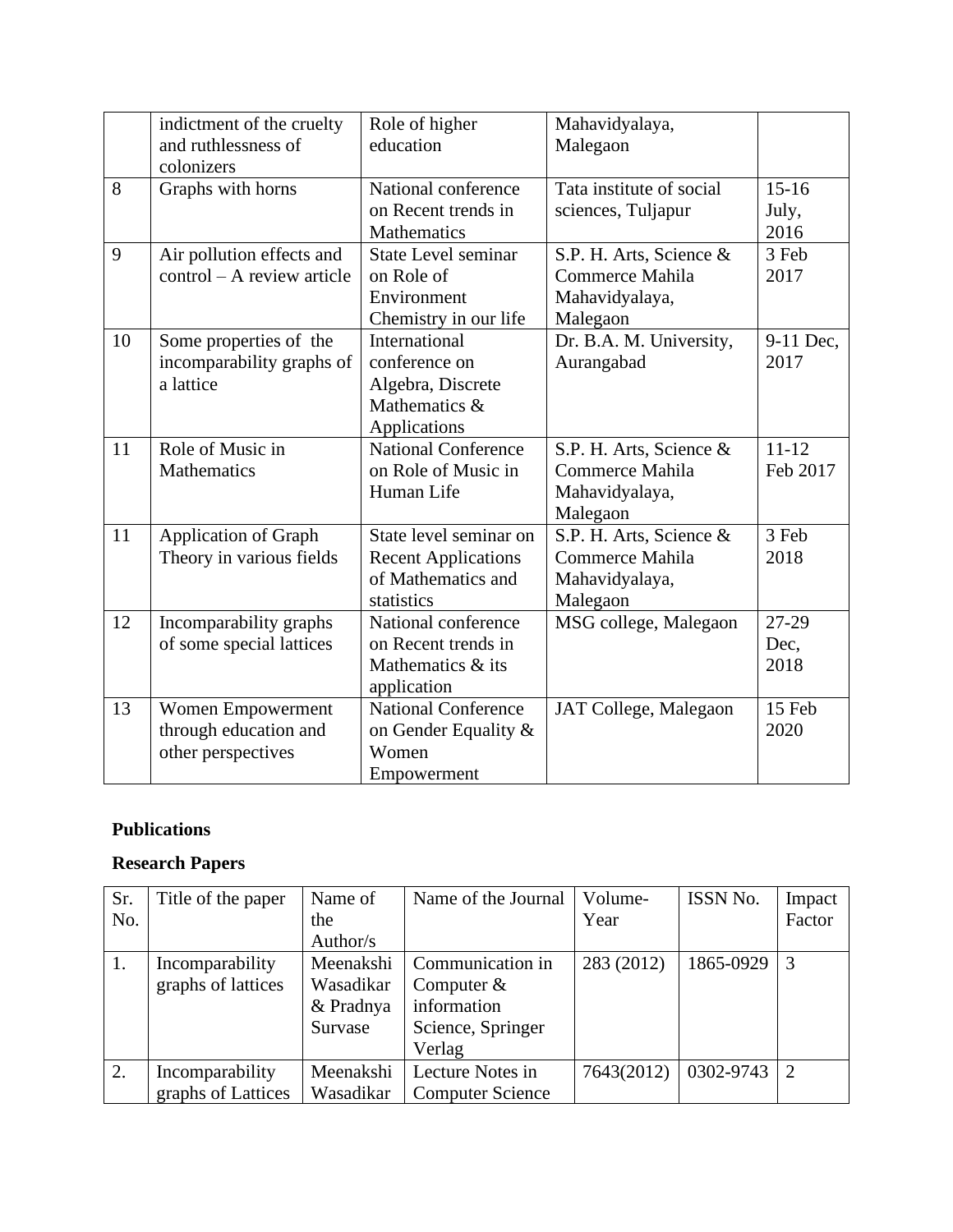|                | $\mathbf{I}$                | & Pradnya            | (LNCS), Springer                 |          |           |                          |
|----------------|-----------------------------|----------------------|----------------------------------|----------|-----------|--------------------------|
|                |                             | Survase              | Verlag                           |          |           |                          |
| $\overline{3}$ | Some properties             | Meenakshi            | <b>Bulletin of Calcutta</b>      | 104(2)   | 0008-0659 |                          |
|                | of graphs derived           | Wasadikar            | Mathematical                     | (2012)   |           |                          |
|                | from lattices               | & Pradnya            | Society                          |          |           |                          |
|                |                             | Survase              |                                  |          |           |                          |
| $\overline{4}$ | Lattices, whose             | Meenakshi            | Journal of Discrete              | 23(2013) | 1570-8667 | 2.907                    |
|                | incomparability             | Wasadikar            | Algorithm(JDA),                  |          |           |                          |
|                | graphs have horns           | & Pradnya            | Elsevier                         |          |           |                          |
|                |                             | Survase              |                                  |          |           |                          |
| 5              | Zero-divisor                | Meenakshi            | Journal of                       | 89(2014) | 0835-3026 |                          |
|                | graphs of Meet-             | Wasadikar            | Combinatorial                    |          |           |                          |
|                | semilattices                | & Pradnya<br>Survase | Mathematics and<br>Combinatorial |          |           |                          |
|                |                             |                      |                                  |          |           |                          |
|                |                             |                      | Computing<br>(JCMCC)             |          |           |                          |
|                |                             |                      |                                  |          |           |                          |
| 6              | Women                       | Pradnya              | Conference                       | 0(2013)  | 978-      |                          |
|                | Grievances and              | Survase &            | Proceeding, Women                |          | 81927005- |                          |
|                | Empowerment                 | Ms. Syed             | Empowerment                      |          | $4 - 0$   |                          |
|                |                             | Sumera               |                                  |          |           |                          |
|                |                             | Ali                  |                                  |          |           |                          |
| 7.             | Human                       | Pradnya              | <b>National Seminar</b>          | (2014)   | 978-93-   | $\overline{\phantom{a}}$ |
|                | Population and              | Survase              | Proceeding                       |          | 5070-183- |                          |
|                | Environmental               |                      |                                  |          | 6         |                          |
|                | effects                     |                      |                                  |          |           |                          |
| 8.             | Some properties             | Pradnya              | National                         | (2014)   | 978-81-   | $\overline{a}$           |
|                | of                          | Survase              | Conference                       |          | 924894-8- |                          |
|                | Incomparability             |                      | Proceeding Recent                |          | 3         |                          |
|                | graph                       |                      | Trends in                        |          |           |                          |
|                |                             |                      | Mathematics                      |          |           |                          |
| 9.             | The Heart of<br>Darkness: A | Praful<br>Bhosale &  | Scholar<br>word<br>International | X(2016)  | 2319-5789 | 3.552                    |
|                | revolutionary               | Pradnya              | Refereed                         |          |           |                          |
|                | scathing                    | Survase              | Multideciplinary                 |          |           |                          |
|                | indictment of the           |                      | journal<br>of                    |          |           |                          |
|                | cruelty and                 |                      | Contemporary                     |          |           |                          |
|                | ruthlessness of             |                      | Research,.                       |          |           |                          |
|                | colonisers                  |                      |                                  |          |           |                          |
| 10.            | Air pollution               | Pradnya              | International                    | (2017)   | 2348-7143 | 3.452                    |
|                | effects and                 | Survase              | <b>Research Fellow</b>           |          |           |                          |
|                | $control - A$               |                      | Association                      |          |           |                          |
|                | review article              |                      | Research Journey                 |          |           |                          |
| 11.            | Application of              | Pradnya              | <b>State Level seminar</b>       | (2018)   |           |                          |
|                | Graph Theory in             | Survase              | proceeding                       |          |           |                          |
|                | various fields              |                      |                                  |          |           |                          |